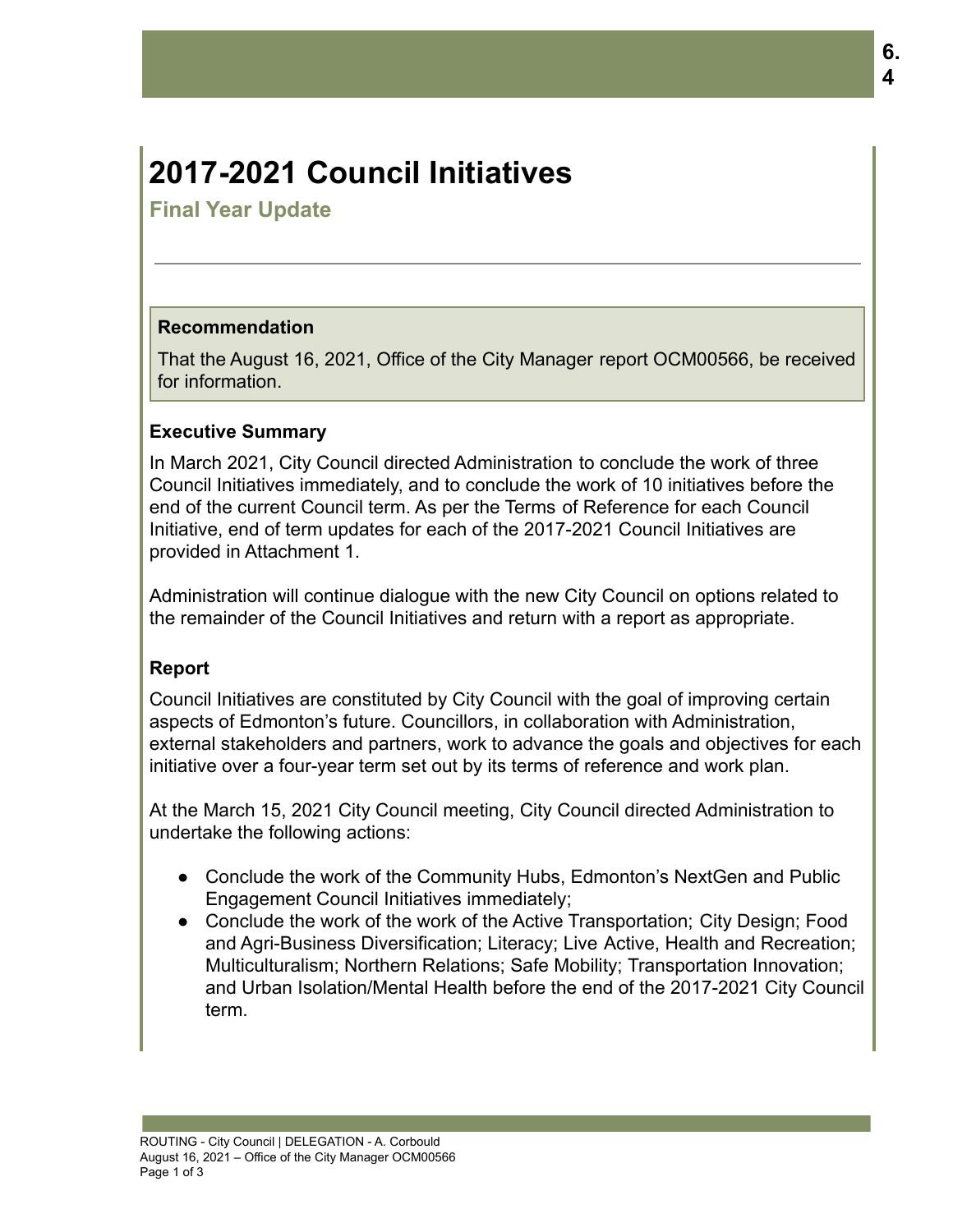Additionally, City Council directed Administration to report to City Council early in the 2021-2025 term to determine whether the new Council wishes to renew the following Council Initiatives:

- Arts, Heritage and Culture
- Child Friendly Edmonton
- Edmonton in Bloom
- Edmonton's Poverty Elimination
- Energy Transition and Climate Resilience
- Gender-Based Violence and Sexual Assault Prevention
- Housing
- Indigenous Peoples Strategy
- Seniors
- Winter Cities (WinterCity Strategy)
- Women's Initiative

There were 24 Council Initiatives in the 2017-2021 City Council term; three initiatives concluded in spring 2021, 10 will conclude before the end of the current Council term, and 11 will remain active until the next City Council determines whether to renew these initiatives early in the new Council term. Council's leadership on these initiatives has led to core successes and achievements in advancing these key priorities, and several initiatives have achieved their goals. For the concluded and concluding Council Initiatives, the work will continue either as part of Administration's work plan or under the leadership of community-led organizations. See Attachment 1 for more information.

In accordance with the Terms of Reference for each Council Initiative, as approved at the April 24/25, 2018 City Council meeting, updates for each of the 2017-2021 Initiatives are provided in Attachment 1.

# **Next City Council Term**

With the start of a new Council term, there is an opportunity to review how Council Initiatives are structured, governed, managed and focused for effectiveness, including the application of Council Initiatives Policy C518C and budget management. Administration will continue dialogue with the new City Council on options related to the remainder of the Council Initiatives and return with a report as appropriate.

#### **Corporate Outcomes and Performance Management**

**Corporate Outcome(s): Conditions of Success**